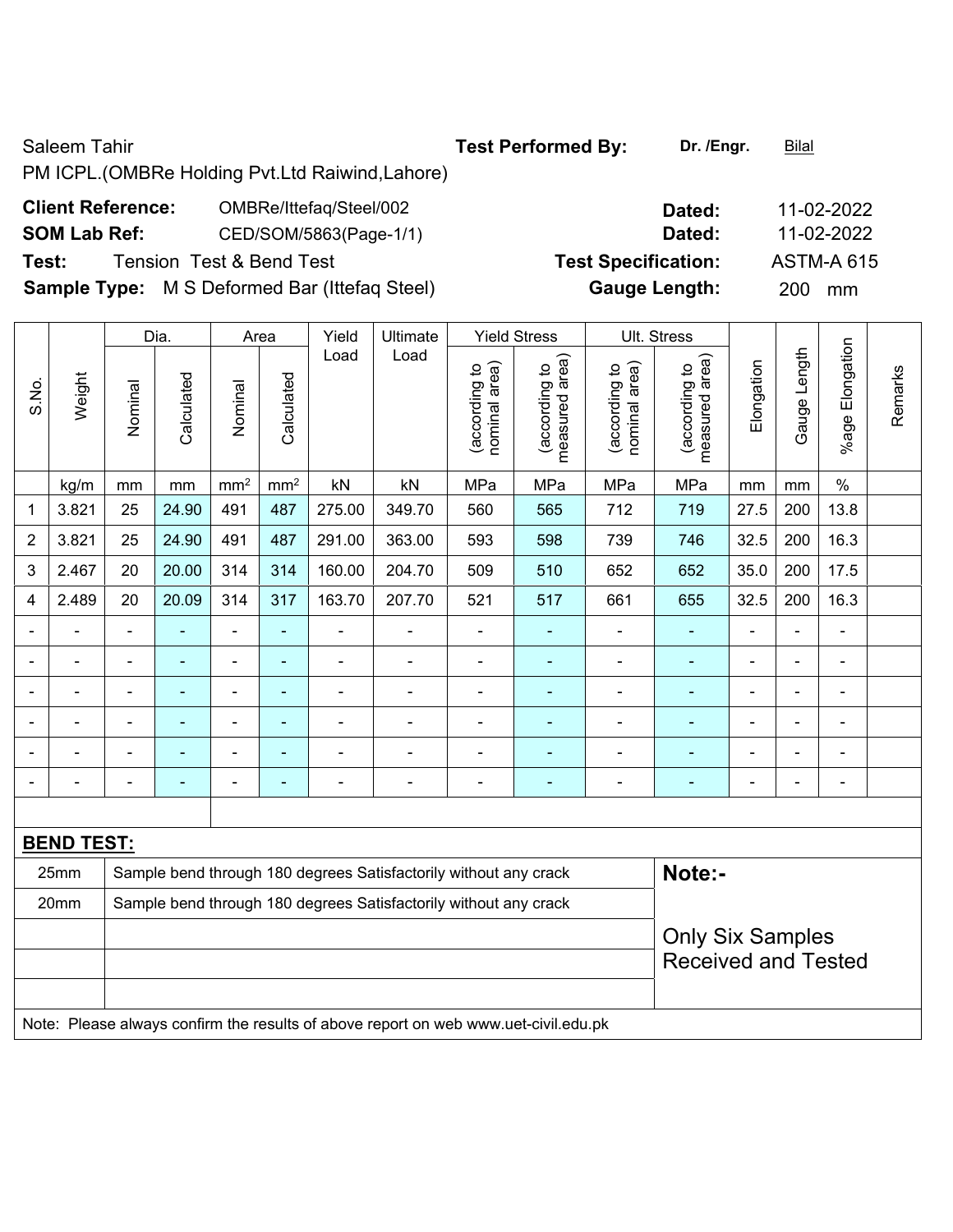Sub Divisional officer, **Test Performed By:** Dr. /Engr. **Amina Rajpoot Capacity** 

HSD Mianwali(Const./Widg/Impro Of Rd Kalabagh Rd Via Bhullan Wali Wandhi UC Shahbaz Khel)

| <b>Client Reference:</b> |            | 20/SDO/Mwi                          |                            | <b>SOM Lab</b><br>Ref: | 5859 (Page-<br>1/1) |
|--------------------------|------------|-------------------------------------|----------------------------|------------------------|---------------------|
| Dated:                   | 05-01-2022 |                                     |                            | Dated:                 | 11-02-2022          |
| Test:                    |            | <b>Tension Test &amp; Bend Test</b> | <b>Test Specification:</b> | <b>ASTM-A-615</b>      |                     |
| <b>Gauge Length:</b>     |            | inch<br>8.                          | <b>Sample Type:</b>        | Deformed Bar           |                     |

|                |                                                                                     |                | Dia.           |                              | Area            | Yield          | Ultimate                                                         |                                | <b>Yield Stress</b>             |                                | Ult. Stress                     |                |                          |                 |         |
|----------------|-------------------------------------------------------------------------------------|----------------|----------------|------------------------------|-----------------|----------------|------------------------------------------------------------------|--------------------------------|---------------------------------|--------------------------------|---------------------------------|----------------|--------------------------|-----------------|---------|
| S.No.          | Weight                                                                              | Nominal        | Calculated     | Nominal                      | Calculated      | Load           | Load                                                             | (according to<br>nominal area) | (according to<br>measured area) | (according to<br>nominal area) | measured area)<br>(according to | Elongation     | Gauge Length             | %age Elongation | Remarks |
|                | lb/ft                                                                               | $\#$           | in             | in <sup>2</sup>              | in <sup>2</sup> | Tons           | Tons                                                             | psi                            | psi                             | psi                            | psi                             | in             | in                       | $\frac{0}{0}$   |         |
| $\mathbf{1}$   | 0.671                                                                               | 4              | 0.501          | 0.20                         | 0.197           | 6.68           | 8.46                                                             | 73630                          | 74750                           | 93300                          | 94720                           | 1.00           | 8.0                      | 12.5            |         |
| $\overline{2}$ | 0.667                                                                               | $\overline{4}$ | 0.500          | 0.20                         | 0.196           | 6.90           | 8.66                                                             | 76100                          | 77660                           | 95550                          | 97500                           | 1.20           | 8.0                      | 15.0            |         |
|                |                                                                                     |                |                |                              |                 |                |                                                                  |                                |                                 |                                |                                 |                |                          | ä,              |         |
| $\blacksquare$ | $\blacksquare$                                                                      | ä,             | ÷              | $\qquad \qquad \blacksquare$ | ÷               | $\blacksquare$ | $\frac{1}{2}$                                                    | $\blacksquare$                 | $\qquad \qquad \blacksquare$    | $\overline{\phantom{a}}$       | $\frac{1}{2}$                   | $\blacksquare$ | $\blacksquare$           | $\blacksquare$  |         |
| $\blacksquare$ |                                                                                     | $\blacksquare$ | ÷              | ÷                            | ٠               | $\blacksquare$ | $\blacksquare$                                                   | $\overline{\phantom{a}}$       | $\blacksquare$                  | $\overline{\phantom{a}}$       | ٠                               | $\blacksquare$ | $\blacksquare$           | $\blacksquare$  |         |
|                |                                                                                     | $\blacksquare$ | $\blacksquare$ | $\overline{\phantom{a}}$     |                 | ÷              | $\blacksquare$                                                   | $\blacksquare$                 | $\blacksquare$                  | $\blacksquare$                 | ä,                              |                | $\overline{\phantom{a}}$ | $\blacksquare$  |         |
|                | $\blacksquare$                                                                      | L,             | $\blacksquare$ | ÷,                           | ÷               | $\blacksquare$ | $\overline{\phantom{a}}$                                         | $\blacksquare$                 | ÷                               | ÷,                             | $\blacksquare$                  | $\blacksquare$ | $\blacksquare$           | $\blacksquare$  |         |
|                |                                                                                     | L,             |                | $\blacksquare$               |                 |                | $\blacksquare$                                                   | $\blacksquare$                 | Ē.                              | ۰                              |                                 |                |                          | $\blacksquare$  |         |
|                |                                                                                     |                |                |                              |                 |                |                                                                  |                                |                                 |                                |                                 |                |                          |                 |         |
|                |                                                                                     | $\blacksquare$ | $\blacksquare$ | ۰                            | $\blacksquare$  | $\blacksquare$ | $\blacksquare$                                                   | $\blacksquare$                 | ۰                               | $\blacksquare$                 | $\blacksquare$                  | ۰              | $\blacksquare$           | $\blacksquare$  |         |
|                |                                                                                     |                |                |                              |                 |                |                                                                  |                                |                                 |                                |                                 |                |                          |                 |         |
|                | <b>BEND TEST:</b>                                                                   |                |                |                              |                 |                |                                                                  |                                |                                 |                                |                                 |                |                          |                 |         |
|                | #4                                                                                  |                |                |                              |                 |                | Sample bend through 180 degrees Satisfactorily without any crack |                                |                                 |                                | Note:-                          |                |                          |                 |         |
|                |                                                                                     |                |                |                              |                 |                |                                                                  |                                |                                 |                                |                                 |                |                          |                 |         |
|                |                                                                                     |                |                |                              |                 |                |                                                                  |                                |                                 |                                | <b>Only Three Samples</b>       |                |                          |                 |         |
|                |                                                                                     |                |                |                              |                 |                |                                                                  |                                |                                 |                                | <b>Received and Tested</b>      |                |                          |                 |         |
|                |                                                                                     |                |                |                              |                 |                |                                                                  |                                |                                 |                                |                                 |                |                          |                 |         |
|                | Note: Please always confirm the results of above report on web www.uet-civil.edu.pk |                |                |                              |                 |                |                                                                  |                                |                                 |                                |                                 |                |                          |                 |         |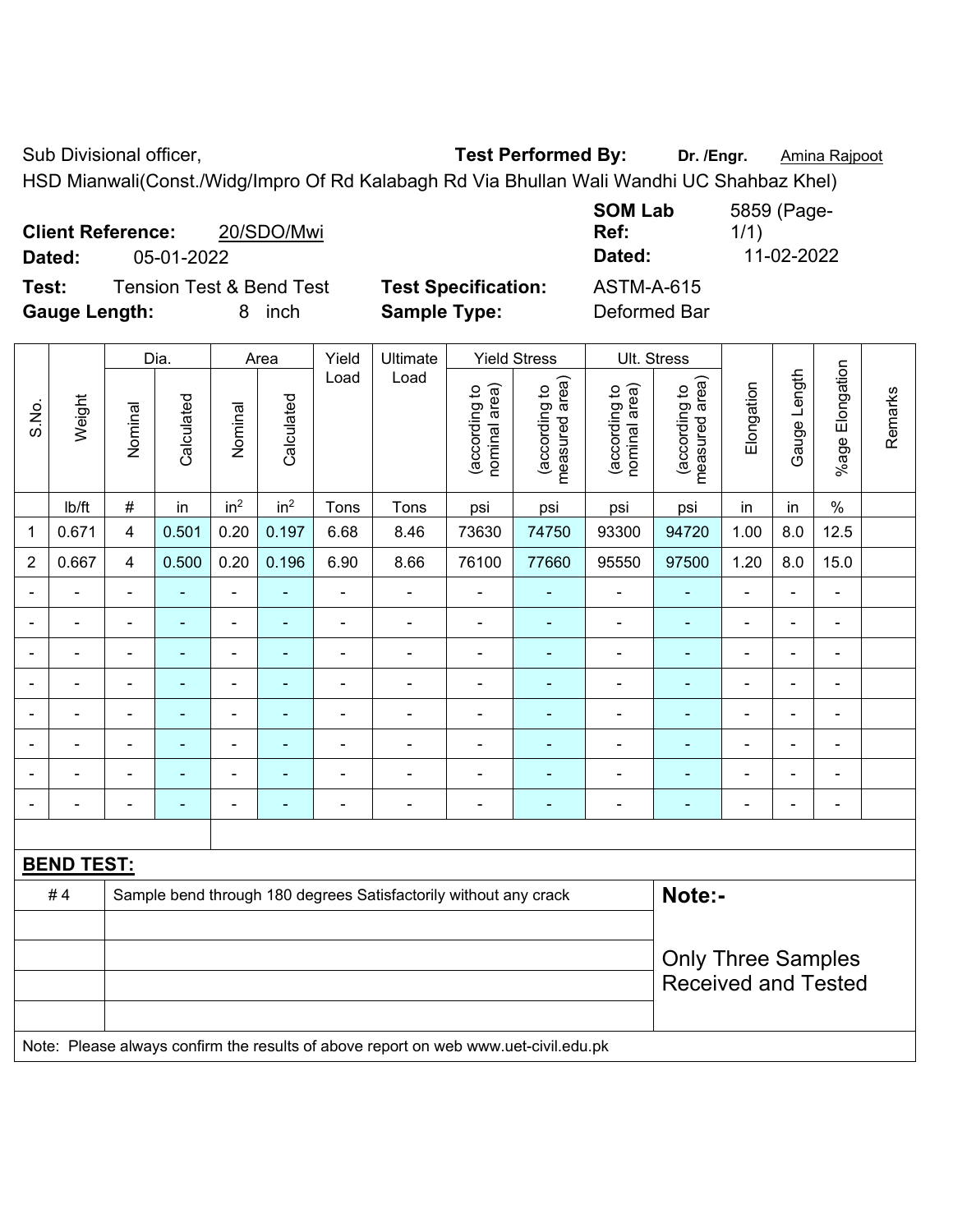Building Research Station **Test Performed By: Dr. /Engr.** Amina Rajpoot

Assistant Director-I,Lahore.(New Industrial Estate, Mirpur,Azad Kashmir)

|        | 154-R/299<br><b>Client Reference:</b> |                            | <b>SUM LAD</b><br>Ref: |
|--------|---------------------------------------|----------------------------|------------------------|
| Dated: | 09-02-2022                            |                            | Dated:                 |
| Test:  | <b>Tension Test &amp; Bend Test</b>   | <b>Test Specification:</b> | ASTM-A-615             |

Gauge Length: 8 inch Sample Type:

**SOM Lab**  5860 (Page-1/1) **Dated:** 09-02-2022 **Dated:** 11-02-2022

| Deformed Bar (Siraj Steel) |  |  |
|----------------------------|--|--|
|----------------------------|--|--|

|                |                                                                                     |                                                                                             | Dia.                                                             | <b>Yield Stress</b><br>Yield<br>Ultimate<br>Area |                 |                |                                                                  |                                | Ult. Stress                     |                                |                                 |                |                |                           |         |
|----------------|-------------------------------------------------------------------------------------|---------------------------------------------------------------------------------------------|------------------------------------------------------------------|--------------------------------------------------|-----------------|----------------|------------------------------------------------------------------|--------------------------------|---------------------------------|--------------------------------|---------------------------------|----------------|----------------|---------------------------|---------|
| S.No.          | Weight                                                                              | Nominal                                                                                     | Calculated                                                       | Nominal                                          | Calculated      | Load           | Load                                                             | nominal area)<br>(according to | (according to<br>measured area) | nominal area)<br>(according to | (according to<br>measured area) | Elongation     | Gauge Length   | Elongation<br>$%$ age $ $ | Remarks |
|                | lb/ft                                                                               | $\#$                                                                                        | in                                                               | in <sup>2</sup>                                  | in <sup>2</sup> | Tons           | Tons                                                             | psi                            | psi                             | psi                            | psi                             | in             | in             | $\%$                      |         |
| 1              | 2.676                                                                               | 8                                                                                           | 1.000                                                            | 0.79                                             | 0.786           | 18.04          | 26.86                                                            | 50370                          | 50630                           | 74990                          | 75370                           | 1.30           | 8.0            | 16.3                      |         |
| $\overline{2}$ | 1.537                                                                               | 6                                                                                           | 0.759                                                            | 0.44                                             | 0.452           | 10.72          | 15.62                                                            | 53750                          | 52330                           | 78280                          | 76200                           | 1.30           | 8.0            | 16.3                      |         |
| 3              | 0.668                                                                               | 4                                                                                           | 0.500                                                            | 0.20                                             | 0.196           | 4.76           | 7.10                                                             | 52500                          | 53570                           | 78350                          | 79950                           | 1.30           | 8.0            | 16.3                      |         |
|                |                                                                                     | $\blacksquare$                                                                              | ä,                                                               | ä,                                               | ä,              | ä,             | ä,                                                               | $\blacksquare$                 | $\blacksquare$                  | ÷,                             | ä,                              | $\blacksquare$ | L,             | $\blacksquare$            |         |
|                |                                                                                     | $\blacksquare$                                                                              | $\blacksquare$                                                   | $\blacksquare$                                   | ÷               | $\blacksquare$ | $\overline{\phantom{a}}$                                         | $\blacksquare$                 | ٠                               | $\blacksquare$                 | $\blacksquare$                  | $\overline{a}$ | L,             | $\overline{\phantom{a}}$  |         |
|                |                                                                                     | $\blacksquare$                                                                              | $\blacksquare$                                                   | $\blacksquare$                                   | ۰               |                | $\blacksquare$                                                   | $\blacksquare$                 | $\blacksquare$                  | $\blacksquare$                 | $\blacksquare$                  | $\overline{a}$ | L,             | $\blacksquare$            |         |
| ۰              | $\blacksquare$                                                                      | $\blacksquare$                                                                              | $\blacksquare$                                                   | $\blacksquare$                                   | ۰               | $\blacksquare$ | $\blacksquare$                                                   | $\blacksquare$                 | $\blacksquare$                  | $\blacksquare$                 | ٠                               | $\blacksquare$ | ÷              | $\blacksquare$            |         |
|                |                                                                                     | Ē,                                                                                          |                                                                  | $\blacksquare$                                   |                 |                |                                                                  |                                |                                 |                                | Ē,                              |                |                | L,                        |         |
|                |                                                                                     |                                                                                             |                                                                  |                                                  |                 |                |                                                                  |                                |                                 |                                |                                 |                |                |                           |         |
|                |                                                                                     | $\blacksquare$                                                                              | $\blacksquare$                                                   |                                                  | $\blacksquare$  |                | $\blacksquare$                                                   | $\overline{\phantom{0}}$       |                                 | $\overline{\phantom{0}}$       | $\overline{\phantom{0}}$        | $\blacksquare$ | $\blacksquare$ | $\blacksquare$            |         |
|                |                                                                                     |                                                                                             |                                                                  |                                                  |                 |                |                                                                  |                                |                                 |                                |                                 |                |                |                           |         |
|                | <b>BEND TEST:</b>                                                                   |                                                                                             |                                                                  |                                                  |                 |                |                                                                  |                                |                                 |                                |                                 |                |                |                           |         |
|                | #8                                                                                  |                                                                                             |                                                                  |                                                  |                 |                | Sample bend through 180 degrees Satisfactorily without any crack |                                |                                 |                                | Note:-                          |                |                |                           |         |
|                | #6                                                                                  |                                                                                             | Sample bend through 180 degrees Satisfactorily without any crack |                                                  |                 |                |                                                                  |                                |                                 |                                |                                 |                |                |                           |         |
|                | #4                                                                                  | Sample bend through 180 degrees Satisfactorily without any crack<br><b>Only Six Samples</b> |                                                                  |                                                  |                 |                |                                                                  |                                |                                 |                                |                                 |                |                |                           |         |
|                |                                                                                     |                                                                                             |                                                                  |                                                  |                 |                |                                                                  |                                |                                 |                                | <b>Received and Tested</b>      |                |                |                           |         |
|                |                                                                                     |                                                                                             |                                                                  |                                                  |                 |                |                                                                  |                                |                                 |                                |                                 |                |                |                           |         |
|                | Note: Please always confirm the results of above report on web www.uet-civil.edu.pk |                                                                                             |                                                                  |                                                  |                 |                |                                                                  |                                |                                 |                                |                                 |                |                |                           |         |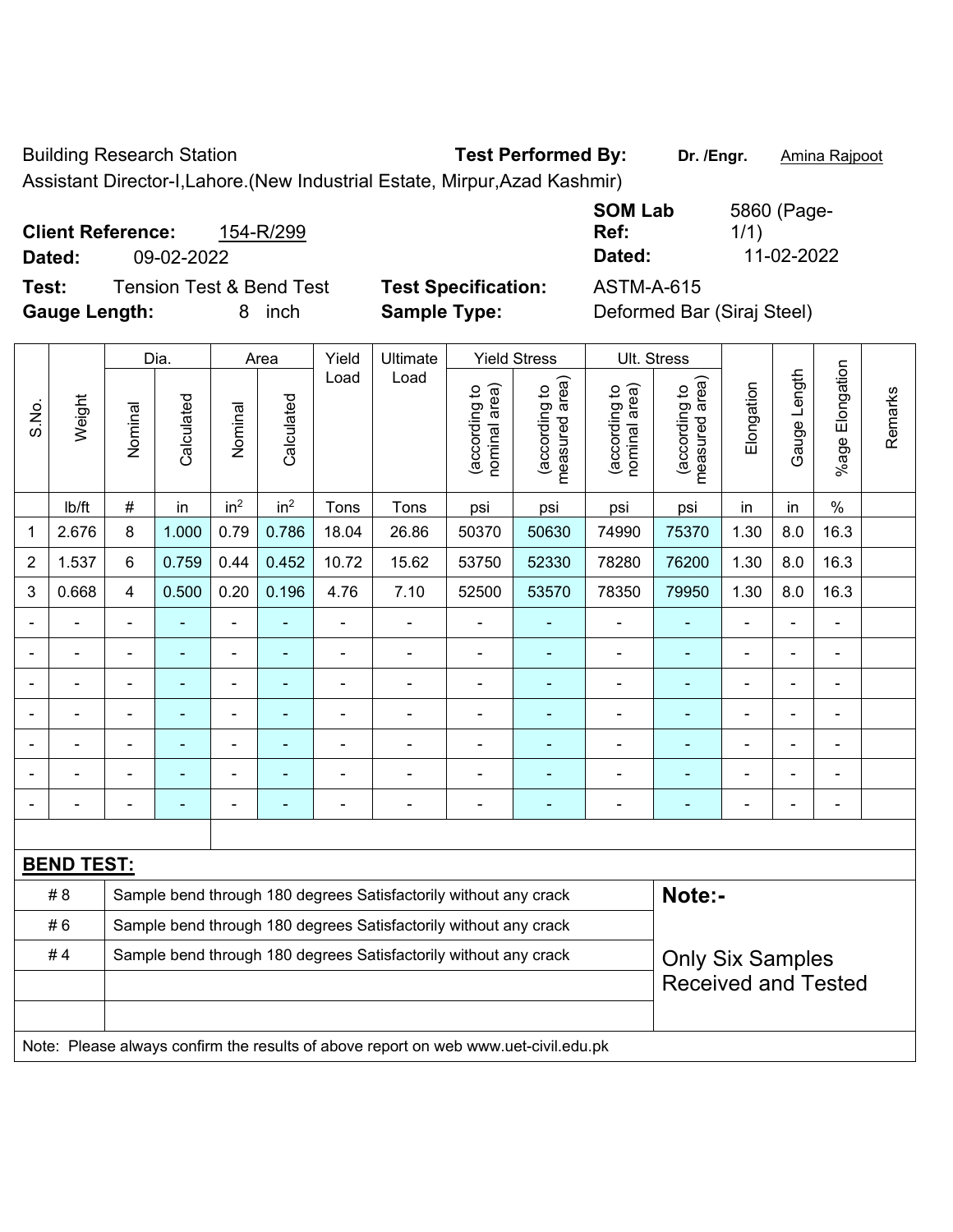Syed Abul Jabbar **Test Performed By:** Dr. /Engr. **Mazhar Saleem** 

GM Engg. Cotton Web Ltd.Lahore.(New Office Building Lot #3)

**Client Reference:** Nil

**Test:** Tension Test & Bend Test **Test Specification:** ASTM-A-615 **Gauge Length:** 8 inch **Sample Type:** Deformed Bar (FF Steel)

**SOM Lab Ref:**  5861 (Page-1/1) **Dated:** 11-02-2022 **Dated:** 11-02-2022

|                |                                                                                     |                         | Dia.                                                             |                 | Area            | Yield          | Ultimate                                                         |                                | <b>Yield Stress</b>             |                                | Ult. Stress                     |            |              |                    |         |
|----------------|-------------------------------------------------------------------------------------|-------------------------|------------------------------------------------------------------|-----------------|-----------------|----------------|------------------------------------------------------------------|--------------------------------|---------------------------------|--------------------------------|---------------------------------|------------|--------------|--------------------|---------|
| S.No.          | Weight                                                                              | Nominal                 | Calculated                                                       | Nominal         | Calculated      | Load           | Load                                                             | nominal area)<br>(according to | (according to<br>measured area) | (according to<br>nominal area) | (according to<br>measured area) | Elongation | Gauge Length | Elongation<br>%age | Remarks |
|                | lb/ft                                                                               | $\#$                    | in                                                               | in <sup>2</sup> | in <sup>2</sup> | Tons           | Tons                                                             | psi                            | psi                             | psi                            | psi                             | in         | in           | $\frac{0}{0}$      |         |
| 1              | 2.641                                                                               | 8                       | 0.994                                                            | 0.79            | 0.776           | 25.83          | 34.12                                                            | 72110                          | 73420                           | 95250                          | 96970                           | 1.50       | 8.0          | 18.8               |         |
| $\overline{2}$ | 2.642                                                                               | 8                       | 0.994                                                            | 0.79            | 0.776           | 25.59          | 33.59                                                            | 71430                          | 72720                           | 93770                          | 95460                           | 1.40       | 8.0          | 17.5               |         |
| 3              | 1.474                                                                               | 6                       | 0.743                                                            | 0.44            | 0.433           | 13.78          | 18.98                                                            | 69080                          | 70200                           | 95140                          | 96680                           | 1.20       | 8.0          | 15.0               |         |
| 4              | 1.483                                                                               | 6                       | 0.745                                                            | 0.44            | 0.436           | 14.32          | 19.24                                                            | 71790                          | 72450                           | 96420                          | 97300                           | 1.10       | 8.0          | 13.8               |         |
| 5              | 0.655                                                                               | $\overline{\mathbf{4}}$ | 0.494                                                            | 0.20            | 0.192           | 6.13           | 8.38                                                             | 67560                          | 70370                           | 92400                          | 96250                           | 1.20       | 8.0          | 15.0               |         |
| 6              | 0.648                                                                               | $\overline{\mathbf{4}}$ | 0.492                                                            | 0.20            | 0.190           | 6.52           | 8.33                                                             | 71940                          | 75730                           | 91840                          | 96670                           | 1.10       | 8.0          | 13.8               |         |
|                |                                                                                     |                         |                                                                  | ÷,              |                 | ä,             | ä,                                                               |                                |                                 | ÷,                             |                                 |            |              | ä,                 |         |
|                |                                                                                     |                         |                                                                  | $\blacksquare$  |                 | $\blacksquare$ | ä,                                                               |                                |                                 |                                |                                 |            |              | $\blacksquare$     |         |
|                |                                                                                     |                         |                                                                  | -               |                 |                | $\overline{\phantom{0}}$                                         |                                |                                 | $\blacksquare$                 | $\blacksquare$                  |            |              | $\blacksquare$     |         |
|                |                                                                                     |                         | $\blacksquare$                                                   | -               | ۰               | Ē,             | $\overline{a}$                                                   |                                | $\overline{\phantom{0}}$        | ÷                              |                                 |            |              | $\blacksquare$     |         |
|                |                                                                                     |                         |                                                                  |                 |                 |                |                                                                  |                                |                                 |                                |                                 |            |              |                    |         |
|                | <b>BEND TEST:</b>                                                                   |                         |                                                                  |                 |                 |                |                                                                  |                                |                                 |                                |                                 |            |              |                    |         |
|                | #8                                                                                  |                         |                                                                  |                 |                 |                | Sample bend through 180 degrees Satisfactorily without any crack |                                |                                 |                                | Note:-                          |            |              |                    |         |
|                | #6                                                                                  |                         | Sample bend through 180 degrees Satisfactorily without any crack |                 |                 |                |                                                                  |                                |                                 |                                |                                 |            |              |                    |         |
|                | #4                                                                                  |                         |                                                                  |                 |                 |                | Sample bend through 180 degrees Satisfactorily without any crack |                                |                                 |                                | <b>Only Nine Samples</b>        |            |              |                    |         |
|                |                                                                                     |                         |                                                                  |                 |                 |                |                                                                  |                                |                                 |                                | <b>Received and Tested</b>      |            |              |                    |         |
|                |                                                                                     |                         |                                                                  |                 |                 |                |                                                                  |                                |                                 |                                |                                 |            |              |                    |         |
|                | Note: Please always confirm the results of above report on web www.uet-civil.edu.pk |                         |                                                                  |                 |                 |                |                                                                  |                                |                                 |                                |                                 |            |              |                    |         |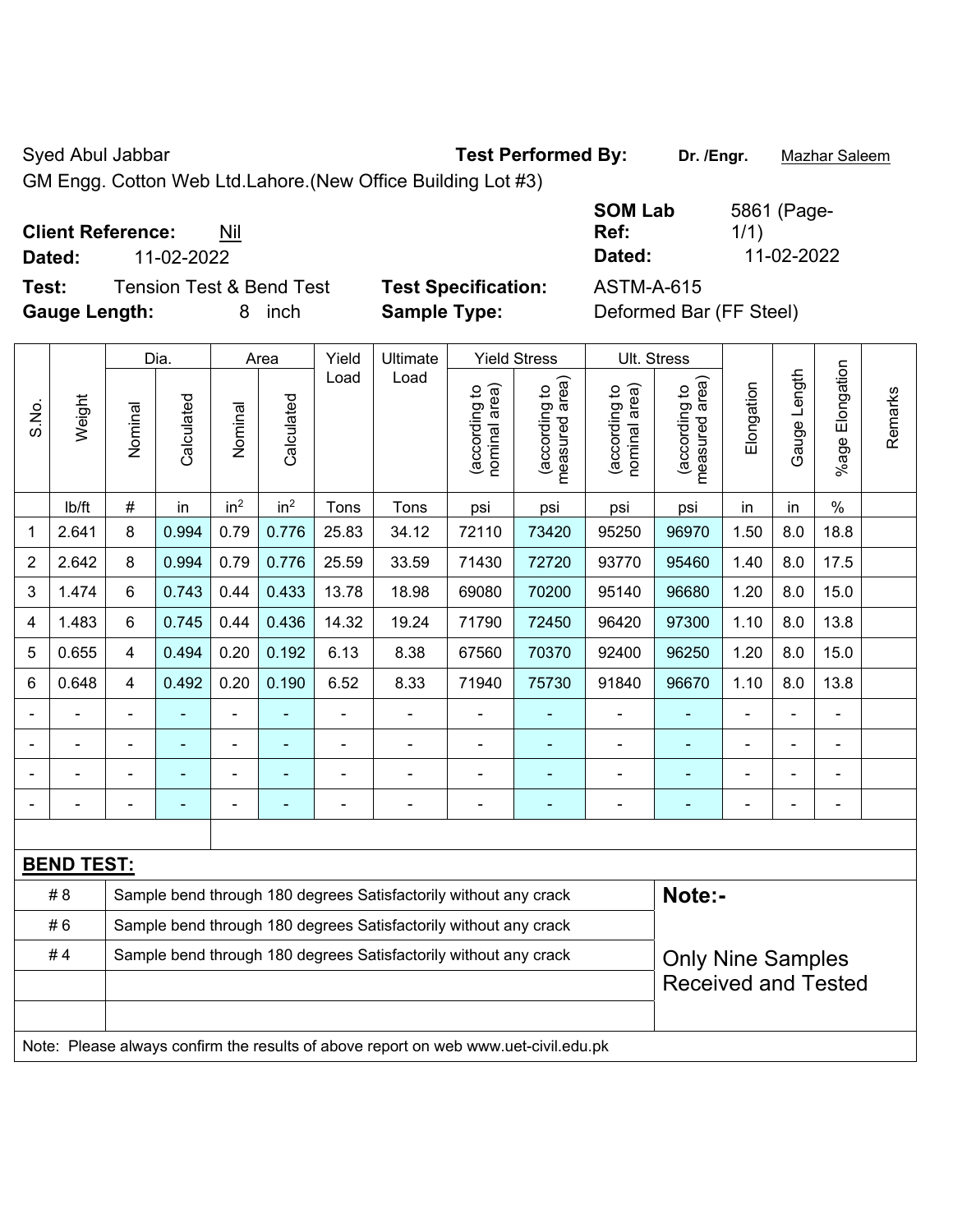Engr. Mustafa Ali **Test Performed By: Dr. /Engr.** Amina Rajpoot

Sr.Manager Coordination.Dream Builders.(Const. Of Apartments Building At32-P, Model Town Ext,Lhr)

|                      | <b>Client Reference:</b> | DB/Const-32P/22/210                 |                            | <b>JUIVI LAN</b><br>Ref: |
|----------------------|--------------------------|-------------------------------------|----------------------------|--------------------------|
| Dated:               | 10-02-2022               |                                     |                            | Dated:                   |
| Test:                |                          | <b>Tension Test &amp; Bend Test</b> | <b>Test Specification:</b> | <b>ASTM-A-615</b>        |
| <b>Gauge Length:</b> |                          | inch                                | <b>Sample Type:</b>        | Deformed Bar             |

**SOM Lab**  5862 (Page-1/1) **Dated:** 10-02-2022 **Dated:** 11-02-2022

|                |                                                                                                    |                                                                  | Dia.                     |                          | Area                     | Yield          | Ultimate                                                         |                                | <b>Yield Stress</b>             |                                | Ult. Stress                     |                |                |                              |         |
|----------------|----------------------------------------------------------------------------------------------------|------------------------------------------------------------------|--------------------------|--------------------------|--------------------------|----------------|------------------------------------------------------------------|--------------------------------|---------------------------------|--------------------------------|---------------------------------|----------------|----------------|------------------------------|---------|
| S.No.          | Weight                                                                                             | Nominal                                                          | Calculated               | Nominal                  | Calculated               | Load           | Load                                                             | nominal area)<br>(according to | (according to<br>measured area) | nominal area)<br>(according to | measured area)<br>(according to | Elongation     | Gauge Length   | Elongation<br>%age l         | Remarks |
|                | Ib/ft                                                                                              | #                                                                | in                       | in <sup>2</sup>          | in <sup>2</sup>          | Tons           | Tons                                                             | psi                            | psi                             | psi                            | psi                             | in             | in             | $\%$                         |         |
| 1              | 2.738                                                                                              | 8                                                                | 1.012                    | 0.79                     | 0.805                    | 28.03          | 35.39                                                            | 78260                          | 76800                           | 98810                          | 96970                           | 1.30           | 8.0            | 16.3                         |         |
| 2              | 2.749                                                                                              | 8                                                                | 1.014                    | 0.79                     | 0.808                    | 27.93          | 35.29                                                            | 77980                          | 76240                           | 98520                          | 96330                           | 1.40           | 8.0            | 17.5                         |         |
| 3              | 1.496                                                                                              | $6\phantom{1}$                                                   | 0.748                    | 0.44                     | 0.440                    | 16.11          | 20.44                                                            | 80730                          | 80730                           | 102450                         | 102450                          | 1.10           | 8.0            | 13.8                         |         |
| $\overline{4}$ | 1.490                                                                                              | $6\phantom{1}$                                                   | 0.747                    | 0.44                     | 0.438                    | 15.60          | 20.20                                                            | 78180                          | 78530                           | 101270                         | 101730                          | 1.10           | 8.0            | 13.8                         |         |
| 5              | 0.677                                                                                              | $\overline{4}$                                                   | 0.503                    | 0.20                     | 0.199                    | 6.14           | 9.02                                                             | 67670                          | 68010                           | 99480                          | 99980                           | 1.00           | 8.0            | 12.5                         |         |
| 6              | 0.676                                                                                              | $\overline{4}$                                                   | 0.503                    | 0.20                     | 0.199                    | 6.17           | 9.12                                                             | 68010                          | 68350                           | 100610                         | 101110                          | 1.40           | 8.0            | 17.5                         |         |
|                |                                                                                                    |                                                                  |                          | $\blacksquare$           |                          | $\blacksquare$ | $\blacksquare$                                                   | $\blacksquare$                 |                                 | $\overline{\phantom{a}}$       |                                 | $\blacksquare$ |                | ÷,                           |         |
|                |                                                                                                    |                                                                  |                          | $\overline{\phantom{a}}$ |                          | $\blacksquare$ | $\blacksquare$                                                   | $\blacksquare$                 | $\blacksquare$                  | $\blacksquare$                 | $\blacksquare$                  | $\blacksquare$ | $\blacksquare$ | ۰                            |         |
|                |                                                                                                    |                                                                  | $\overline{\phantom{a}}$ | ä,                       |                          |                | L,                                                               | $\blacksquare$                 | $\overline{\phantom{a}}$        | $\blacksquare$                 | $\blacksquare$                  |                |                | ÷,                           |         |
|                |                                                                                                    |                                                                  | $\blacksquare$           | $\blacksquare$           | $\overline{\phantom{a}}$ |                | ä,                                                               | $\overline{a}$                 | $\blacksquare$                  | $\blacksquare$                 | $\blacksquare$                  | ÷              |                | $\qquad \qquad \blacksquare$ |         |
|                |                                                                                                    |                                                                  |                          |                          |                          |                |                                                                  |                                |                                 |                                |                                 |                |                |                              |         |
|                | <b>BEND TEST:</b>                                                                                  |                                                                  |                          |                          |                          |                |                                                                  |                                |                                 |                                |                                 |                |                |                              |         |
|                | # 8                                                                                                |                                                                  |                          |                          |                          |                | Sample bend through 180 degrees Satisfactorily without any crack |                                |                                 |                                | Note:-                          |                |                |                              |         |
|                | #6                                                                                                 | Sample bend through 180 degrees Satisfactorily without any crack |                          |                          |                          |                |                                                                  |                                |                                 |                                |                                 |                |                |                              |         |
|                | #4<br>Sample bend through 180 degrees Satisfactorily without any crack<br><b>Only Nine Samples</b> |                                                                  |                          |                          |                          |                |                                                                  |                                |                                 |                                |                                 |                |                |                              |         |
|                |                                                                                                    |                                                                  |                          |                          |                          |                |                                                                  |                                |                                 |                                | <b>Received and Tested</b>      |                |                |                              |         |
|                |                                                                                                    |                                                                  |                          |                          |                          |                |                                                                  |                                |                                 |                                |                                 |                |                |                              |         |
|                | Note: Please always confirm the results of above report on web www.uet-civil.edu.pk                |                                                                  |                          |                          |                          |                |                                                                  |                                |                                 |                                |                                 |                |                |                              |         |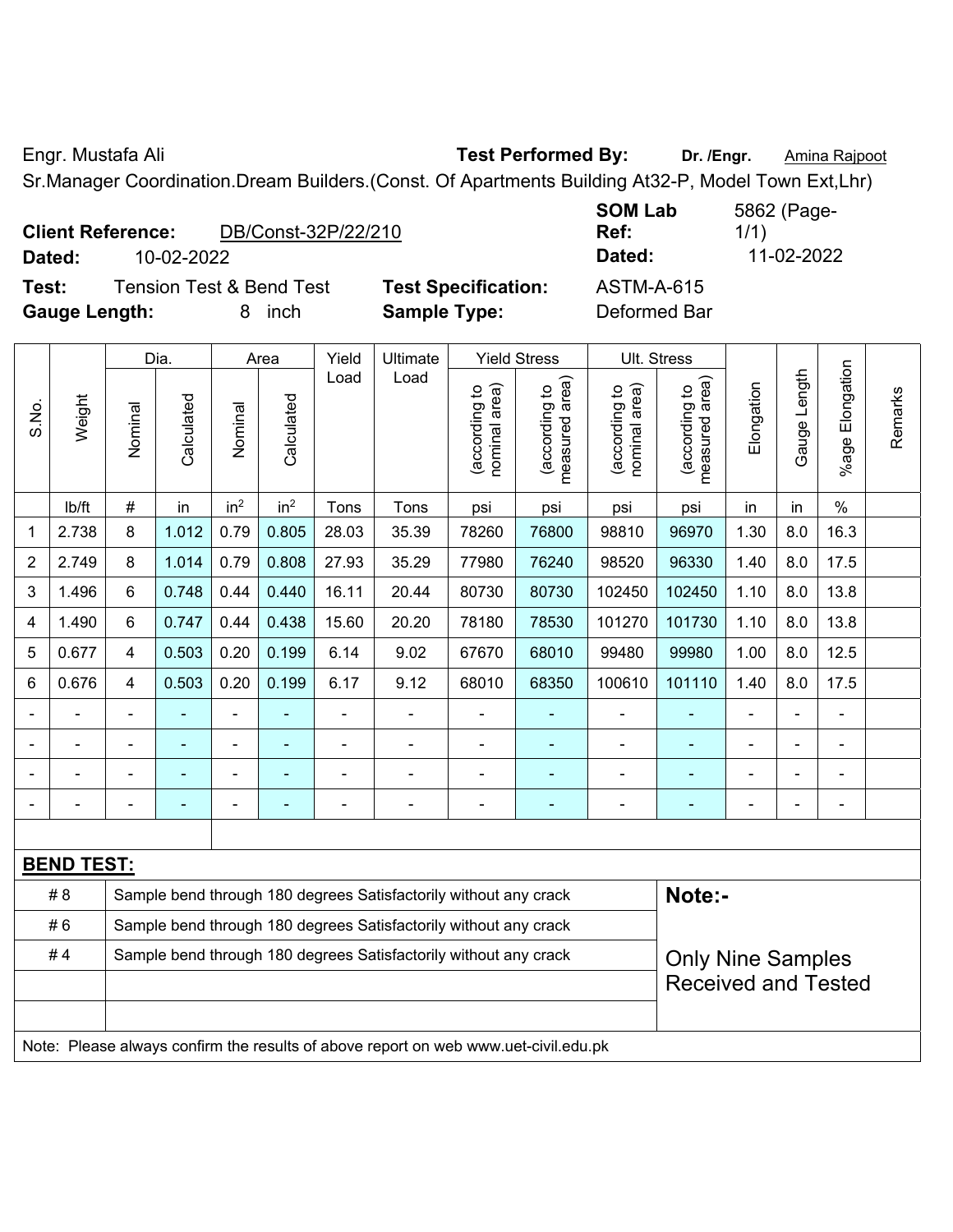Maj Adnan Khalid (R) **Test Performed By: Dr. /Engr.** Amina Rajpoot Dy Dir MTL DHA Lhr,(Const. Of 1K Houses NGV DRGCC (52 Units) DHA Ph-VI (M/s Linker Dev))

**Client Reference:** 408/241/32/Lab/43/481

**Test:** Tension Test & Bend Test **Test Specification:** ASTM-A-615 **Gauge Length:** 8 inch **Sample Type:** Deformed Bar (AFCO Steel)

**SOM Lab Ref:**  5864 (Page-1/1) **Dated:** 11-02-2022 **Dated:** 11-02-2022

|                          |                   |                | Dia.                                                             |                              | Area                     | Yield          | Ultimate                                                                            |                                | <b>Yield Stress</b>                         |                                | Ult. Stress                     |                |                |                       |         |
|--------------------------|-------------------|----------------|------------------------------------------------------------------|------------------------------|--------------------------|----------------|-------------------------------------------------------------------------------------|--------------------------------|---------------------------------------------|--------------------------------|---------------------------------|----------------|----------------|-----------------------|---------|
| S.No.                    | Weight            | Nominal        | Calculated                                                       | Nominal                      | Calculated               | Load           | Load                                                                                | nominal area)<br>(according to | (according to<br>neasured area)<br>measured | nominal area)<br>(according to | measured area)<br>(according to | Elongation     | Gauge Length   | Elongation<br>$%$ age | Remarks |
|                          | lb/ft             | $\#$           | in                                                               | in <sup>2</sup>              | in <sup>2</sup>          | Tons           | Tons                                                                                | psi                            | psi                                         | psi                            | psi                             | in             | in             | $\%$                  |         |
| 1                        | 1.525             | 6              | 0.755                                                            | 0.44                         | 0.448                    | 16.92          | 21.56                                                                               | 84820                          | 83300                                       | 108070                         | 106140                          | 1.00           | 8.0            | 12.5                  |         |
| $\overline{2}$           | 1.511             | 6              | 0.752                                                            | 0.44                         | 0.444                    | 16.51          | 21.33                                                                               | 82780                          | 82030                                       | 106890                         | 105930                          | 1.20           | 8.0            | 15.0                  |         |
| $\mathbf{3}$             | 0.665             | 4              | 0.498                                                            | 0.20                         | 0.195                    | 6.83           | 8.89                                                                                | 75320                          | 77250                                       | 98020                          | 100530                          | 1.10           | 8.0            | 13.8                  |         |
| 4                        | 0.662             | 4              | 0.498                                                            | 0.20                         | 0.195                    | 6.98           | 8.97                                                                                | 77000                          | 78980                                       | 98920                          | 101460                          | 1.10           | 8.0            | 13.8                  |         |
|                          |                   | $\blacksquare$ | ÷                                                                | ÷,                           |                          | $\blacksquare$ | $\frac{1}{2}$                                                                       |                                | ÷                                           | $\blacksquare$                 | $\blacksquare$                  | $\blacksquare$ | ä,             | $\blacksquare$        |         |
|                          | $\blacksquare$    | $\blacksquare$ | ä,                                                               | ÷,                           | $\blacksquare$           | ä,             | $\frac{1}{2}$                                                                       | ä,                             | ٠                                           | $\blacksquare$                 | $\blacksquare$                  | $\overline{a}$ |                | $\blacksquare$        |         |
|                          |                   |                | ۰                                                                | ۰                            | ۰                        | ä,             | $\overline{a}$                                                                      | $\blacksquare$                 | $\blacksquare$                              | $\blacksquare$                 | ä,                              |                |                | $\blacksquare$        |         |
|                          |                   |                |                                                                  | ۰                            |                          |                |                                                                                     |                                | ÷                                           |                                |                                 |                |                |                       |         |
|                          |                   |                |                                                                  | $\blacksquare$               |                          |                | $\blacksquare$                                                                      |                                |                                             |                                | ۳                               |                |                |                       |         |
| $\overline{\phantom{0}}$ |                   |                | $\overline{\phantom{0}}$                                         | $\qquad \qquad \blacksquare$ | $\overline{\phantom{0}}$ | $\blacksquare$ | $\frac{1}{2}$                                                                       | $\blacksquare$                 | $\overline{\phantom{0}}$                    | $\blacksquare$                 | ۳                               | ۰              | $\blacksquare$ | $\blacksquare$        |         |
|                          |                   |                |                                                                  |                              |                          |                |                                                                                     |                                |                                             |                                |                                 |                |                |                       |         |
|                          | <b>BEND TEST:</b> |                |                                                                  |                              |                          |                |                                                                                     |                                |                                             |                                |                                 |                |                |                       |         |
|                          | #6                |                |                                                                  |                              |                          |                | Sample bend through 180 degrees Satisfactorily without any crack                    |                                |                                             |                                | Note:-                          |                |                |                       |         |
|                          | #4                |                | Sample bend through 180 degrees Satisfactorily without any crack |                              |                          |                |                                                                                     |                                |                                             |                                |                                 |                |                |                       |         |
|                          |                   |                |                                                                  |                              |                          |                |                                                                                     |                                |                                             |                                | <b>Only Six Samples</b>         |                |                |                       |         |
|                          |                   |                |                                                                  |                              |                          |                |                                                                                     |                                |                                             |                                | <b>Received and Tested</b>      |                |                |                       |         |
|                          |                   |                |                                                                  |                              |                          |                |                                                                                     |                                |                                             |                                |                                 |                |                |                       |         |
|                          |                   |                |                                                                  |                              |                          |                | Note: Please always confirm the results of above report on web www.uet-civil.edu.pk |                                |                                             |                                |                                 |                |                |                       |         |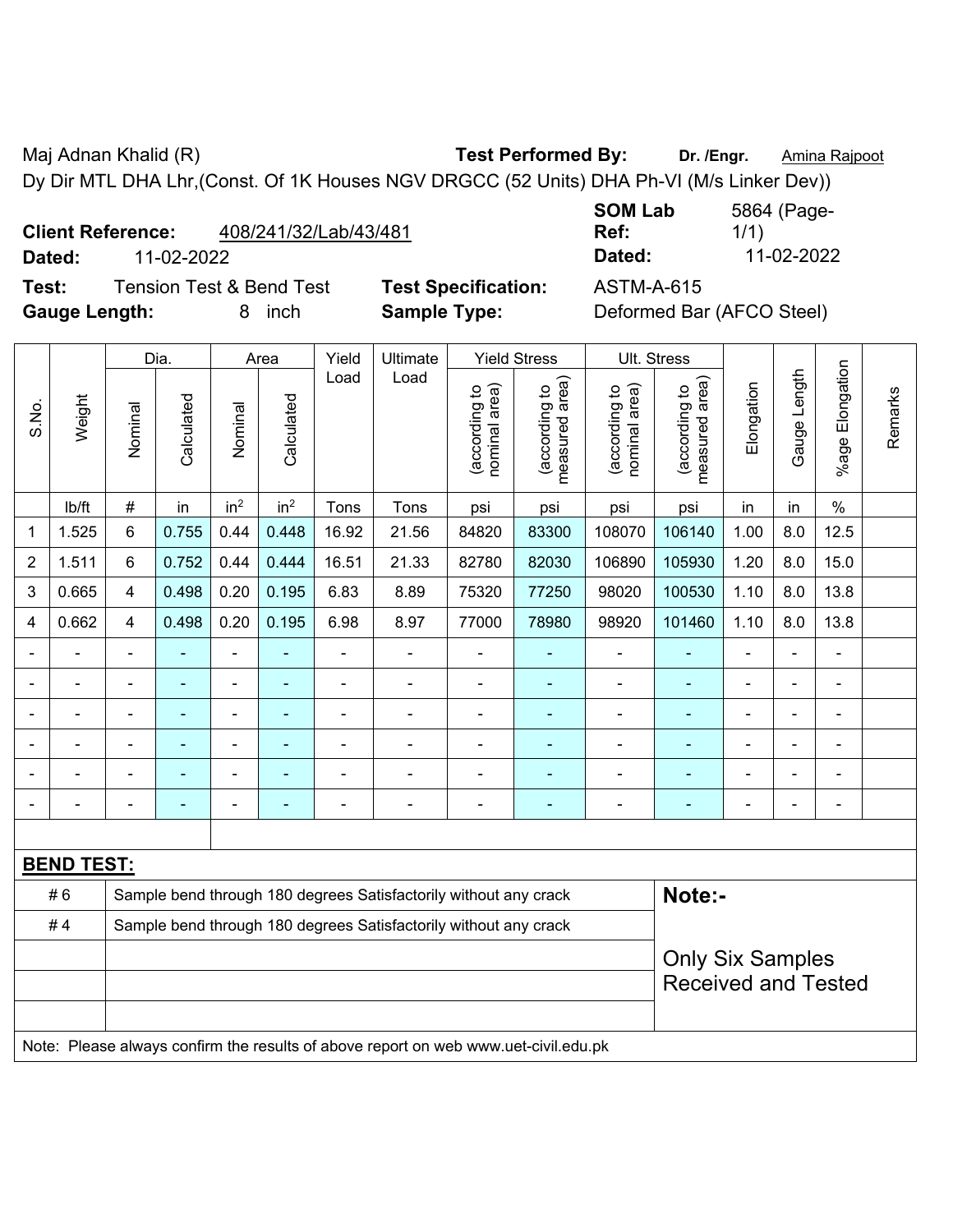## **Test Performed by**: Dr. S. Asad Ali Gillani

Longman Industrial Sales Lahore. (Source: Longman Industrial Sales) **Reference No.: Nil Reference No.: Nil** 2002-2022

**SOM Lab Ref**: CED/SOM/5865(Page-1/3) Dated: 11-02-2022

**Test:** Tensile Test, Elongation at Break, Tear Test & Hardness Test

**Sample Type:** Rubber Water Stopper (350\*6mm)

#### **TENSILE STRENGTH AND ELONGATION TEST. (AS PER ASTM-D-412)**

| S. No | <b>Sample Size</b><br>(mm) | <b>Ultimate Load</b><br>(kN) | Tensile<br>Strength<br>(Mpa) | Tensile<br><b>Strength</b><br>$\frac{\text{kg}}{\text{cm}^2}$ | <b>Elongation</b> at<br>$\text{Break}(\%)$ |
|-------|----------------------------|------------------------------|------------------------------|---------------------------------------------------------------|--------------------------------------------|
|       | $8.5 \times 6.0$           | 1.22                         | 23.92                        | 243.91                                                        | 440.0                                      |

#### **TEAR STRENGTH (AS PER ASTM-D-624)**

| S. No | <b>Sample Size</b> | <b>Ultimate Load</b> | <b>Tear Strength</b> |
|-------|--------------------|----------------------|----------------------|
|       | (mm)               | (kN)                 | (N/mm)               |
|       | $14.6 \times 6.0$  | 1.10                 | 183.3                |

#### **- HARDNESS TEST (AS PER ASTM-D-2240 )**

| S. No | <b>Sample Type</b>          | Hardness (Shore A) |
|-------|-----------------------------|--------------------|
|       | <b>Rubber Water Stopper</b> | 55.0               |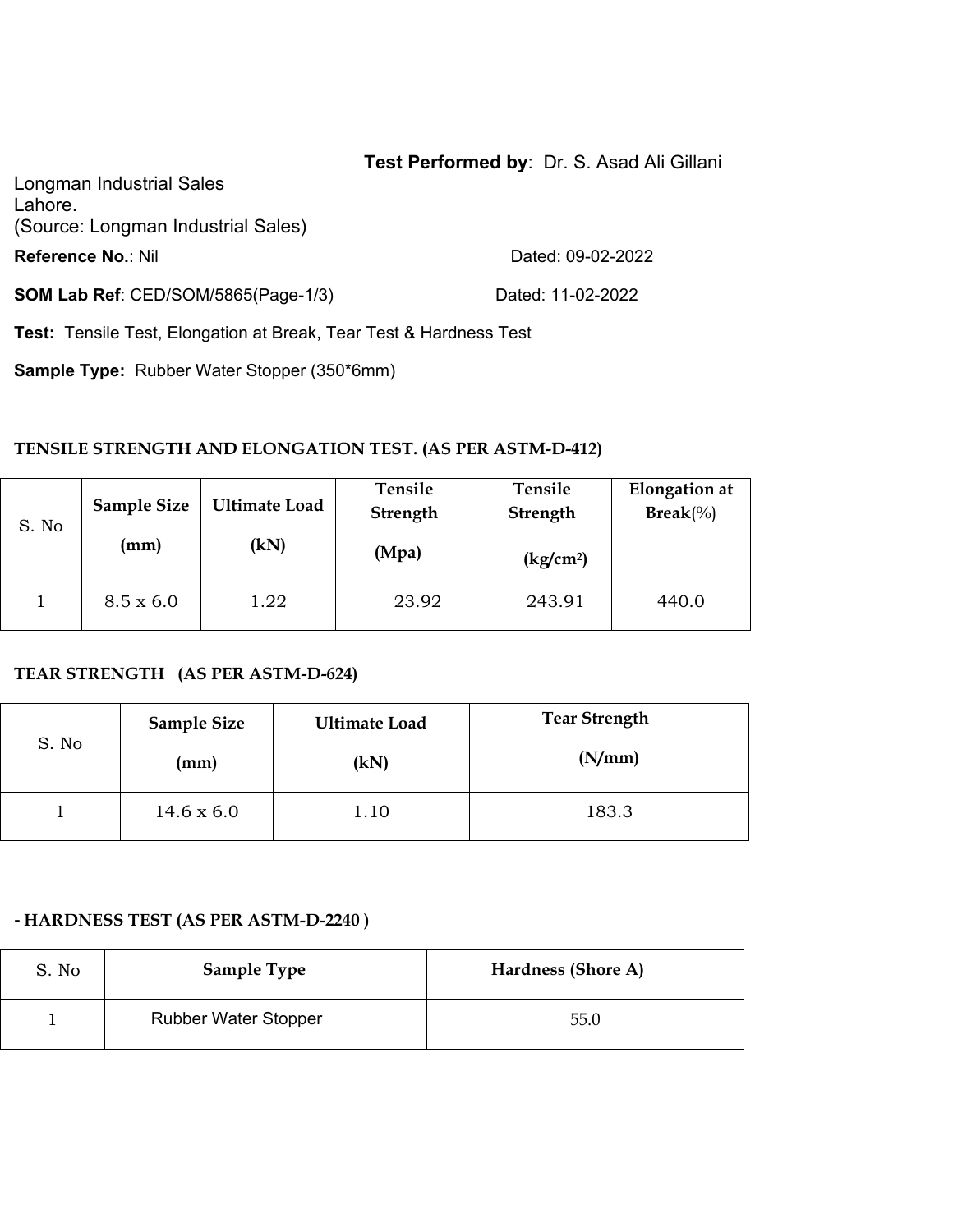| Longman Industrial Sales<br>Lahore.<br>(Source: Longman Industrial Sales) | Test Performed by: Dr. S. Asad Ali Gillani |
|---------------------------------------------------------------------------|--------------------------------------------|
| <b>Reference No.: Nil</b>                                                 | Dated: 09-02-2022                          |
| <b>SOM Lab Ref: CED/SOM/5865(Page-2/3)</b>                                | Dated: 11-02-2022                          |

**Test:** Tensile Test, Elongation at Break, Tear Test & Hardness Test

**Sample Type:** Rubber Water Stopper (350\*10mm)

## **TENSILE STRENGTH AND ELONGATION TEST. (AS PER ASTM-D-412)**

| S. No | <b>Sample Size</b><br>(mm) | <b>Ultimate Load</b><br>(kN) | Tensile<br>Strength<br>(Mpa) | Tensile<br>Strength<br>(kg/cm <sup>2</sup> ) | <b>Elongation</b> at<br>$\text{Break}(\%)$ |  |
|-------|----------------------------|------------------------------|------------------------------|----------------------------------------------|--------------------------------------------|--|
|       | $10.7 \times 10.0$         | 2.07                         | 19.34                        | 197.21                                       | 420.0                                      |  |

## **TEAR STRENGTH (AS PER ASTM-D-624)**

| S. No | <b>Sample Size</b> | <b>Ultimate Load</b> | <b>Tear Strength</b> |  |  |
|-------|--------------------|----------------------|----------------------|--|--|
|       | (mm)               | (kN)                 | (N/mm)               |  |  |
|       | $16.2 \times 10.0$ | 1.52                 | 152.0                |  |  |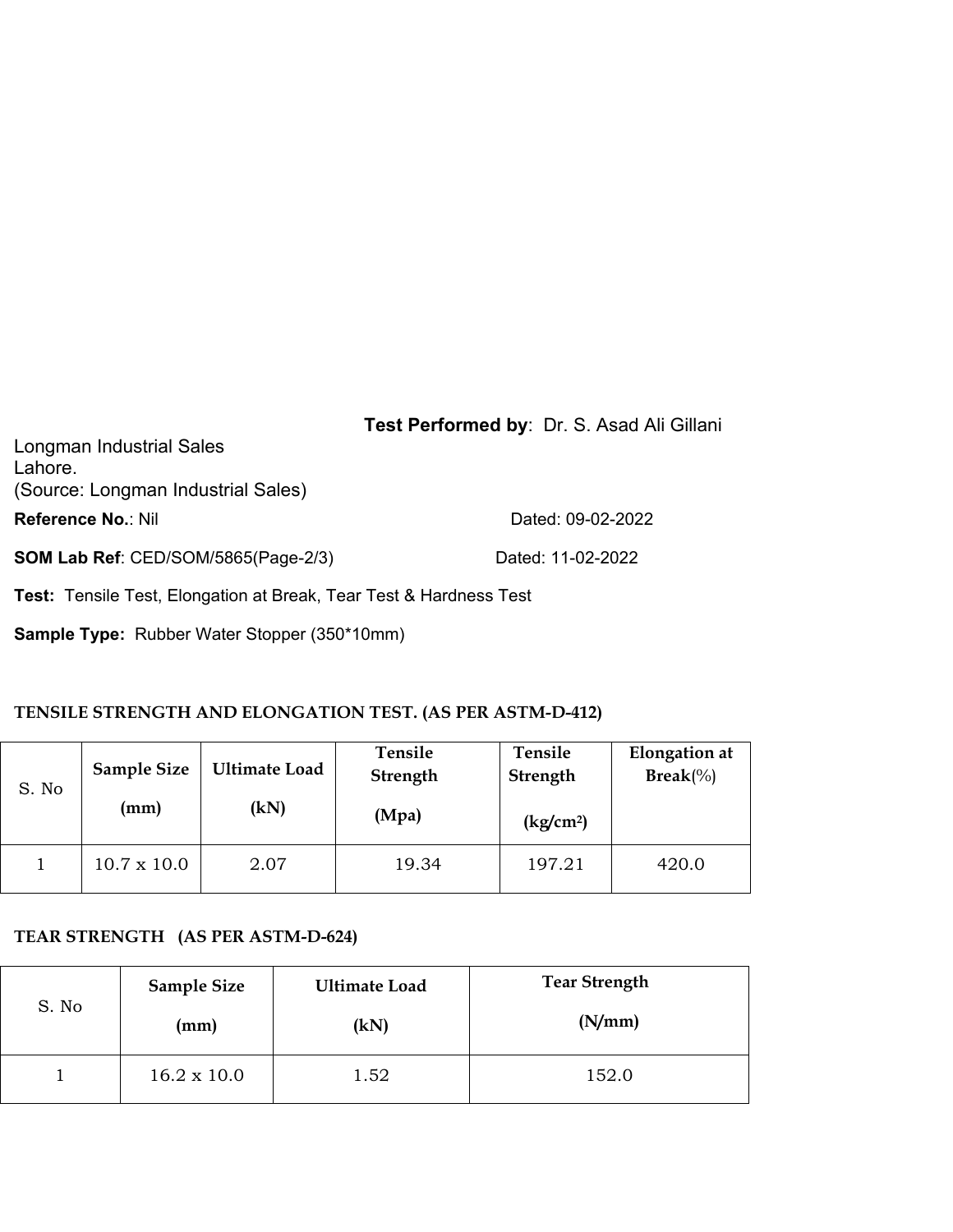## **- HARDNESS TEST (AS PER ASTM-D-2240 )**

| S. No | <b>Sample Type</b>          | Hardness (Shore A) |
|-------|-----------------------------|--------------------|
|       | <b>Rubber Water Stopper</b> | 51.0               |

| Test Performed by: Dr. S. Asad Ali Gillani |
|--------------------------------------------|
|                                            |
|                                            |
|                                            |
| Dated: 09-02-2022                          |
| Dated: 11-02-2022                          |
|                                            |

**Test:** Tensile Test, Elongation at Break Test

**Sample Type:** (Corrugated HDPE) Water Proof Membrane (1.5mm)

#### **TENSILE STRENGTH AND ELONGATION TEST.**

| S. No | Mark | Sample<br><b>Size</b><br>(mm) | <b>Ultimate</b><br>Load<br>(kN) | Tensile<br>Strength<br>(Mpa) | Tensile<br>Strength<br>(kg/cm <sup>2</sup> ) | <b>Elongation</b> at<br>$\text{Break}(\%)$ |  |
|-------|------|-------------------------------|---------------------------------|------------------------------|----------------------------------------------|--------------------------------------------|--|
|       | H    | $12.9 \times 1.5$             | 1.52                            | 78.55                        | 800.98                                       | 120.0                                      |  |
| 2     | V    | 10.9 x1.5                     | 1.27                            | 77.67                        | 792.01                                       | 120.0                                      |  |